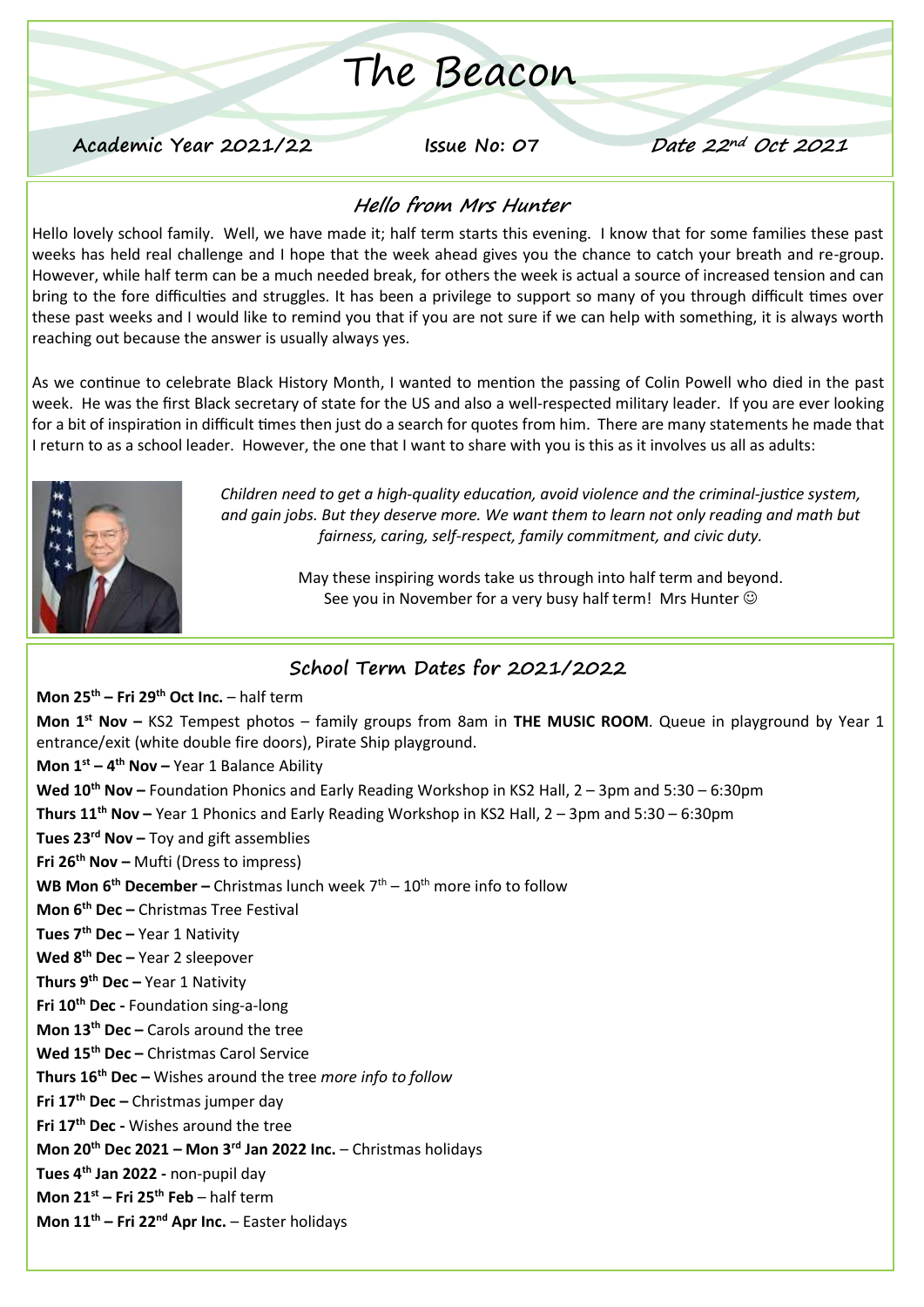#### **School Term Dates for 2021/2022 continued**

**Mon 2nd May –** Bank holiday **Monday 30th May –** Bank holiday **Tues 31 May – Fri 3rd June Inc.** - Half term **Mon 6th June -** non-pupil day **25th & 26th July -** non-pupil days **27th July –** start of the summer holidays

## **Apply for a secondary (year 6 moving to year 7) school place**

Year 6 parents - reminder - the deadline for secondary school applications is fast approaching, you must apply by 31st October 2021.

[https://www.plymouth.gov.uk/schoolseducationchildcareskillsandemployability/schooladmissions/applyschoolplace/apply](https://www.plymouth.gov.uk/schoolseducationchildcareskillsandemployability/schooladmissions/applyschoolplace/applysecondaryyear6year7schoolplace) [secondaryyear6year7schoolplace](https://www.plymouth.gov.uk/schoolseducationchildcareskillsandemployability/schooladmissions/applyschoolplace/applysecondaryyear6year7schoolplace)

Parents need to apply online, it is quick and easy – all parents need is an email address. Please remember this year is a 'bulge year' (increased Year 6 pupils) and therefore parents need to complete their forms by the closing date.

Pupils who are taking the 11-plus examination will not receive results until:

- Boys results issued on 15 October Results will be sent out in the post on this date
- Girls results issued on 15 October Results will be sent out by E-Mail individually

#### **Forest Area Donations**

We are on the lookout for metal sieves and single oven gloves for our Forest Area to allow us to facilitate making popcorn, fires, and other activities. If you are looking to get rid of any unwanted metal sieves / single oven gloves we would really appreciate them being donated our way.

Please can they be donated in a bag marked with Forest Area/Mr Wright in 2S.

Thank you for your support,

Mr Wright.

#### **Hockey**

Congratulations to the year 6 Hockey team that played their first tournament last Friday. The team played 6 games, drew 2 lost 1 won 3, finishing in 2nd position overall. Fantastic team play and sportsmanship. Well done!

Mrs Pearce

#### **Staddiscombe Cross Country**

The annual PSSP Plymouth Championships Cross Country got underway yesterday at Staddiscombe. With eight races in total the 1000 plus runners arrived ready to take on the challenging course. Montpelier was fortunate enough to enter in all 'Major' categories. First up was the year 3 and 4 girls,Congratulations to Margot who won the race overall. The year 4 boys who finished in an incredible 2nd position. Knowing how difficult and long the course looks, the year 5 and 6 girls ran with guts and determination, finishing in 1st, 4th, 11th and 12th place, unfortunately not enough to win overall but in 2nd place. Congratulations to Else G who is currently unbeaten in all her Cross Country races from year 3 to 6. The last race of the day was the 6 boys, congratulations to all of you, you were all amazing. Thank you to the parents who transported their child and for the continued support and encouragement.

Mrs Pearce

#### **Fun Run**

Yesterday 15 children took part in the PSSP first ever 'fun run' event. The children had different challenges to complete whilst running around the course, and finding hidden objects. As you can see from the photo the children had a lovely morning.

Mrs Pearce